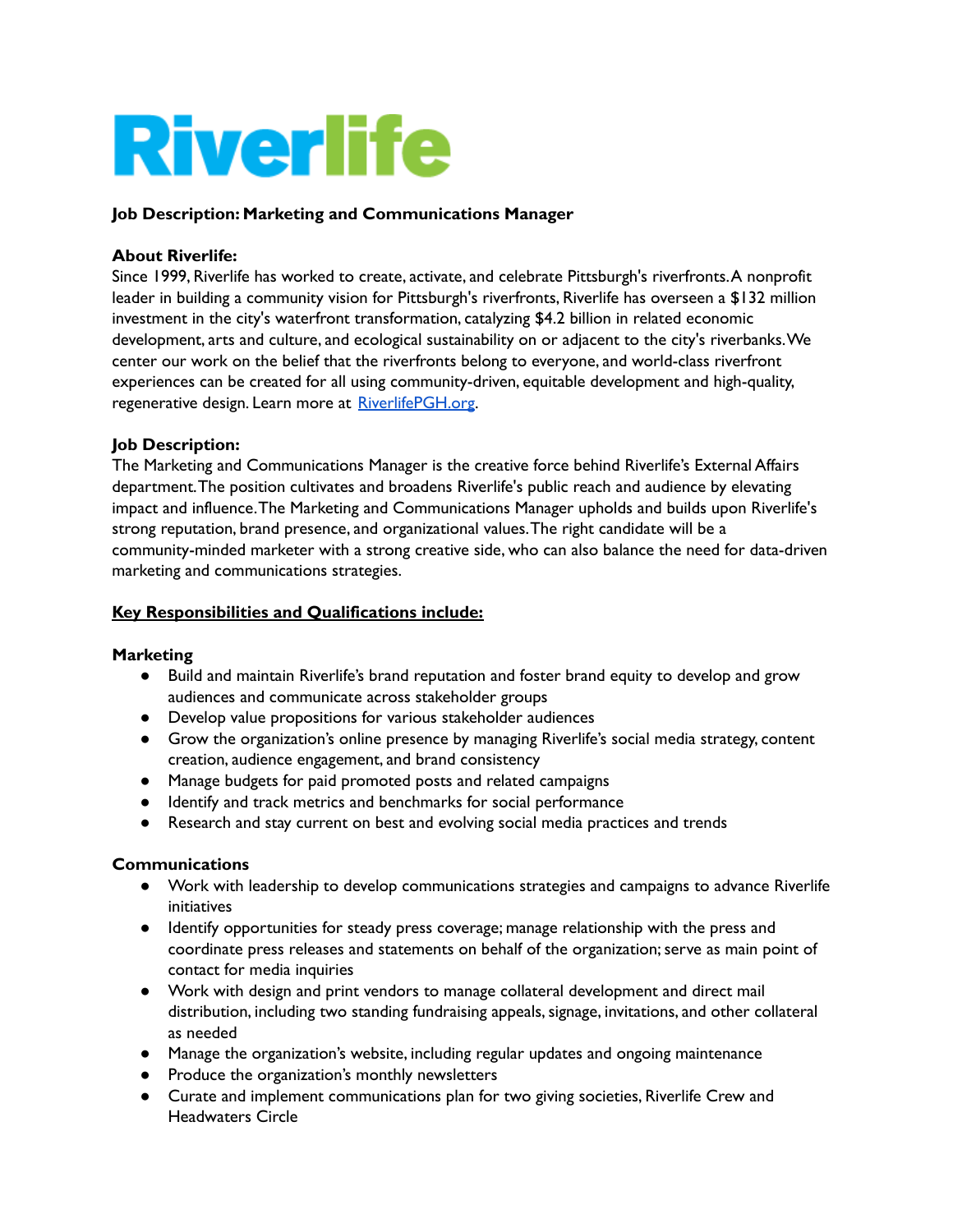- Liaise with the Planning and Projects department to co-develop project-specific collateral and source content for social media, newsletters, and blog posts
- Oversee select design projects in house as needed, including collateral, invitations,signage, etc.

### **Events**

- Work with the Director of Development to plan and implement Riverlife's Party at the Pier, including event logistics, vendor selection and oversight, communications strategy, timeline, and budget
- Implement a schedule of virtual and in-person donor cultivation events
- Recruit, train, and supervise special event volunteers as needed
- Identify opportunities for new cultivation and community events

# **Administration and Operations**

- Attend required staff, committee and board meetings; assist with the taking of minutes, preparing of reports, and setting of agendas
- Maintain organizational files,records, and databases
- Support additional fundraising projects as assigned
- Assist other staff members with day-to-day office administration
- Other related duties as assigned

# **Education, Experience & Abilities:**

- Demonstrated passion for Riverlife's mission
- 3-5+ years of experience in marketing and/or communications
- Prior event planning experience
- High-level copywriting skills and ability to write for different audiences
- Deep knowledge of social media platforms and industry trends
- Proven ability to maintain brand consistency and build equity
- Experience with website content management systems, prior work withWordPress a plus
- Basic design skills, experience with Adobe Creative Suite, Canva, etc. a plus
- Excellent interpersonal skills and the ability to establish and maintain relationships with a broad and diverse constituency
- Strong organizational skills with a keen attention to detail
- Ability to manage multiple projects and disciplines simultaneously
- Positive and professional attitude; strong work ethic
- Ability to work independently and collaboratively in a small, non-profit environment
- Flexibility to attend meetings and work events on evenings and weekends as needed, and to travel occasionally for work-related meetings, trainings and conferences

# **Salary & Benefits:**

This is a full-time exempt position reporting to the Director of Development. Riverlife seeks to be an employer of choice, and offers the following salary & benefits:

- $\bullet$  \$62,400 \$67,600 annual salary range
- 21 days PTO per year
- 13 paid holidays, including 3 floating holidays
- Medical, dental, and vision insurance for employee and family
- Retirement savings plan with an employer match
- Short- and long-term disability coverage and life insurance
- Professional development funds
- Flexible work environment, with hybrid and remote options